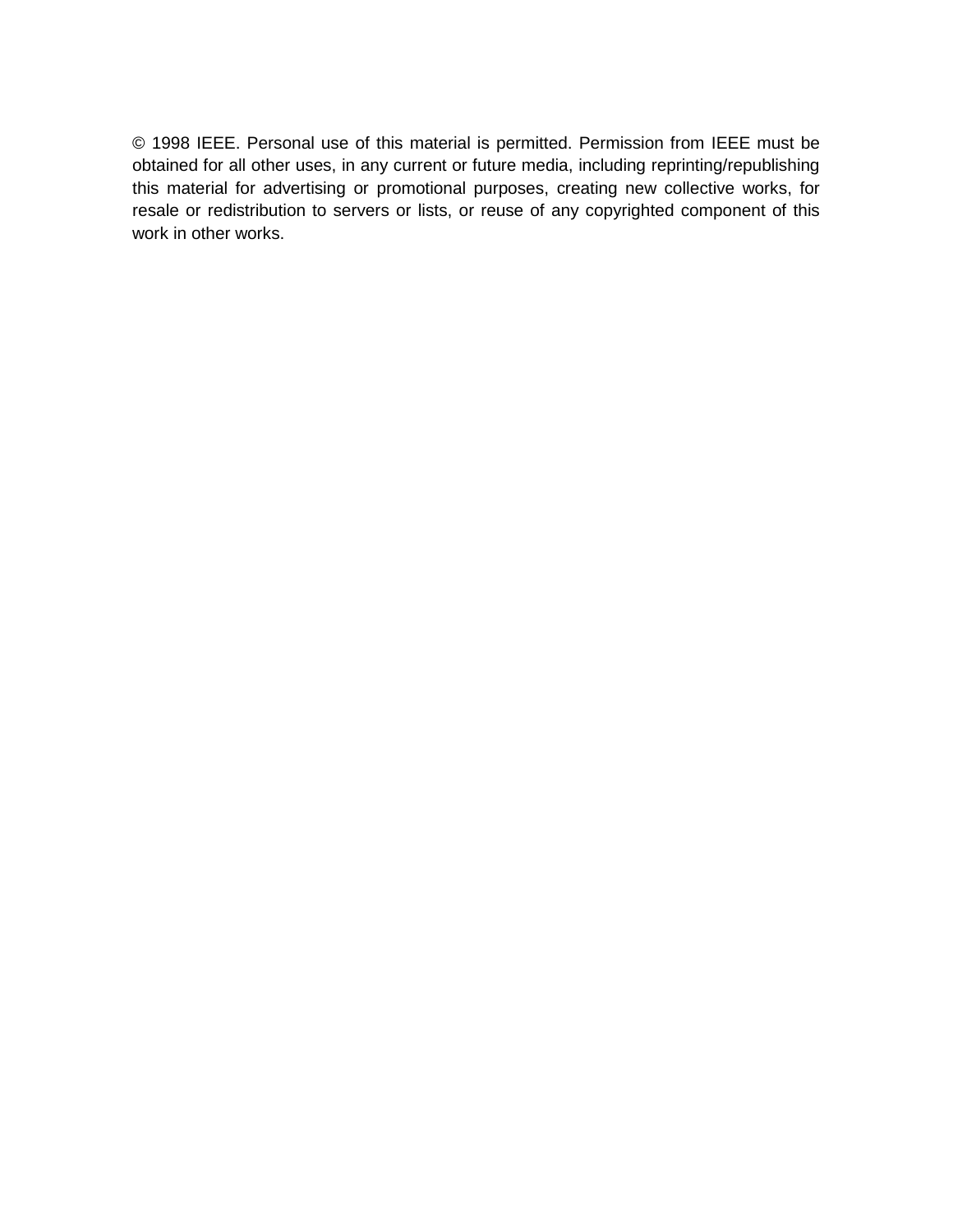# Bypassing the **CAMAC** Data Bus to Read Out FERA Data at Higher Rates

**S.** Siegel', **J.J.** Vaquero, **J.** Seidel, W.R. Gandler', M.V. Green

Nuclear Medicine Department

'Center for Information Technology

National Institutes of Health, Bethesda MD 20892

### *Abstract*

The CAMAC standard offers flexibility by providing power and a data bus for various modules, but it is limited to a 1 Mword/sec bandwidth. LeCroy Research CAMAC modules with an auxiliary data bus, FERA, provide a 10 Mword/sec data transfer without CAMAC controller intervention. We have used a National Instruments digital 1/0 board (PCI-DIO-32HS) as a **FERA** bus-to-host bridge. The board provides hardware handshaking, a 20 Mword/sec bandwidth, bus master scatter-gather DMA, and can control up to 2 FERA busses asynchronously. Multiple boards may reside on the same PCI or Compact PCI bus. A 300 MHz Pentium I1 running Windows NT 4.0 sustains >3.4 MB/sec throughput in 8255 emulation mode. These capabilities are being exploited in our prototype small animal planar and PET imaging system where 32 ADC channels (16 bits each) and 3 scaler channels (32 bits each) define an event.

### I. INTRODUCTION

A common means of acquiring data is by analog-to-digital conversion under computer control. The ANSUIEEE Std 583- 1982 Modular Instrumentation and Digital Interface System standard (CAMAC) serves this purpose by combining the flexibility of NIM (DOE-TID- 20893) modularity with digital control and data lines (Dataway). The Dataway has a specified bandwidth of 1 MHz that limits the data throughput to 1 Mword/sec, for both 16 and 24 bit words [1].

LeCroy Research Systems has developed a family of CAMAC-compatible modules with an auxiliary data bus, the Fast Encoding and Readout ADC (FERA), with a 10 Mword/sec data transfer rate (16 bit words) [2]. The FERA bus supports a driver module which synchronizes other FERA modules without CAMAC controller intervention thereby<br>boosting data throughput. However, even with FERA-However, even with FERAcompatible double-buffering with CAMAC memory modules, the data must still pass through the Dataway to reach the host computer, reducing the effective throughput of the system. In our laboratory, for example, such a system (Jorway 73A SCSI Crate Controller, Sparrow Kmax software and a 300 MHz Power Macintosh 9600 with 640 MB RAM) achieved a maximum throughput of 1 MB/sec to a RAM disk. This rate, though **adequate** for many bench top experiments, is insufficient in some real applications, such as a prototype small animal imaging device now under development in our laboratory.

### **11.** METHODS AND MATERIALS

To circumvent the bandwidth limitation of the CAMAC

Dataway, we assembled a FERA-compatible, differential ECLto-TTL level translator to interface the FERA bus to an inexpensive, off-the-shelf digital I/O board (National Instruments PCI-DIO-32HS) [3]. This board was chosen because it provides six different modalities of hadware handshaking, two independent 16 bits wide channels, a maximum 80 MB/sec bandwidth and bus master scatter-gather DMA. By configuring the board as two 16 bit wide By configuring the board as two 16 bit wide independent channels, up to two FERA systems can be controlled asynchronously. Multiple boards may also reside on the same PCI or Compact PCI bus. In our implementation we used the 8255 emulation handshake mode. The we used the 8255 emulation handshake mode. characteristics of this mode are shown on Table 1. The system consists on two FERA ADC 4300B plus a 2366 scaler, driven by a 4301 module (Figure 1).



Figure 1. System schematics.

CAMAC control is established via a GPIB controller that resides on the same PC host. In such configuration, each event is comprised of 38 words (16 bit) that have to be transferred to the host. The ECL-to-TTL conversion is done in an external module using standard drivers. The host is a 300 MHz Intel Pentium **I1** PC running Windows NT 4.0, with 512 MB RAM and 9 GB SCSI hard disk). It is used to initialize and configure the CAMAC modules via the GPIB controller and to start the acquisition, which is either terminated by reaching a preset time condition or by the user.

<sup>&#</sup>x27; Current address: Concorde Microsystems, 10427 Cogdill Rd, Suite 500, Knoxville, Tennessee 37932